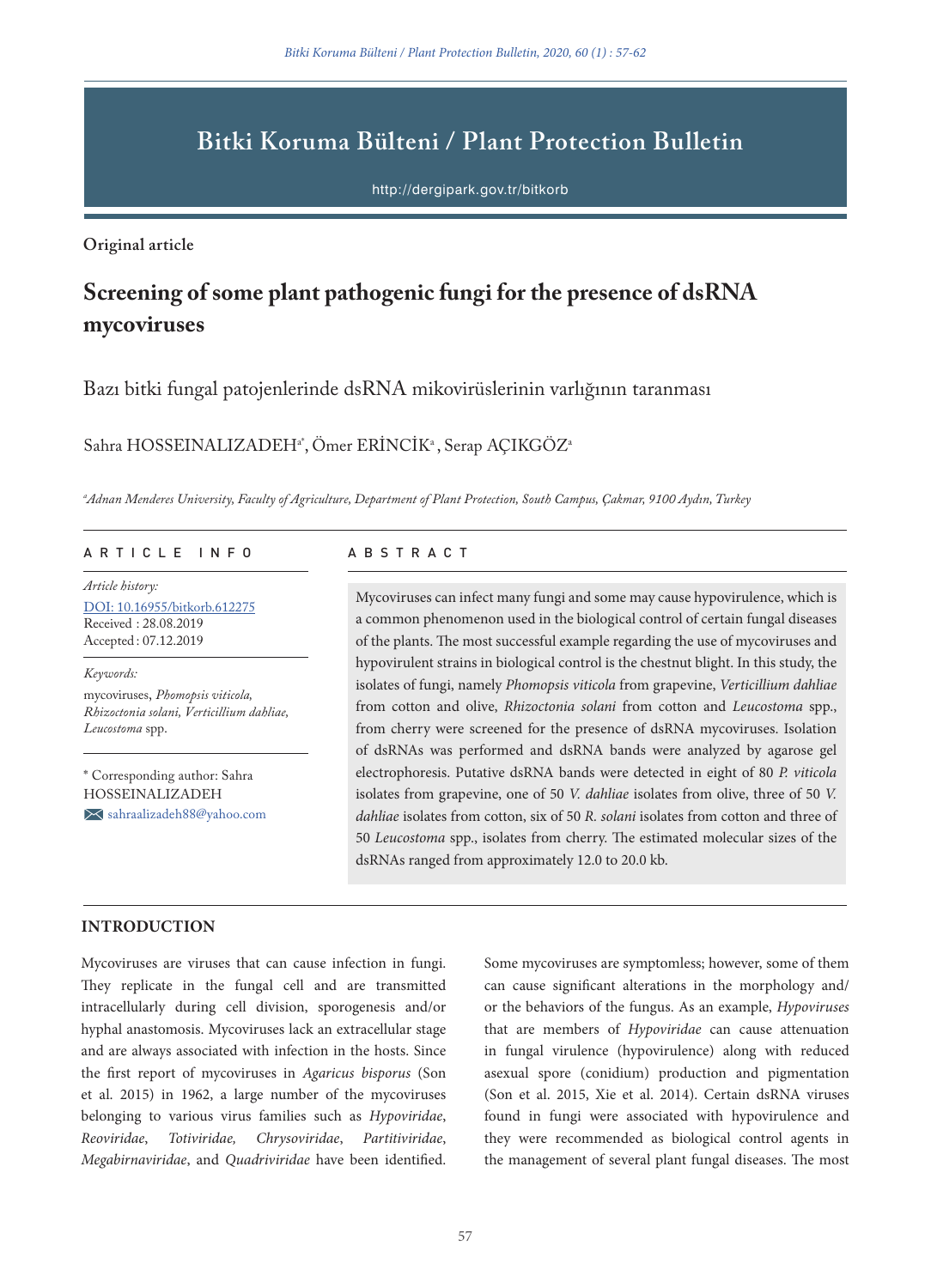| Fungal agents        | Province                         | Host plants | Number of<br>samples | Number of obtained<br>isolates |
|----------------------|----------------------------------|-------------|----------------------|--------------------------------|
| Phomopsis viticola   | İzmir, Manisa                    | grapevine   | 86                   | 80                             |
| Verticillium dahliae | Aydın                            | olive       | 80                   | 50                             |
| Verticillium dahliae | Aydın                            | cotton      | 100                  | 50                             |
| Rhizoctonia solani   | Aydın                            | cotton      | 150                  | 50                             |
| Leucostoma spp.      | İzmir, Denizli,<br>Manisa, Aydın | cherry      | 50                   | 50                             |
|                      | Total                            |             | 466                  | 280                            |

**Table 1.** Numbers of collected plant samples and obtained fungal isolates from host plants in the Aegean Region of Turkey

successful example among the disease controlled by the use of hypovirulence is chestnut blight, which is caused by an Ascomycete fungus, *Cryphonectria parasitica*. Hypovirulent strains are known as special forms of *C. parasitica* exhibiting reduced virulence as a result of infection by several dsRNA viruses (CHV-1, CHV-2, CHV-3 and CHV-4). The cankers which are caused by these strains are described non-lethal superficial cracks and sketchy wounds, which is defined as hypovirulent type canker. Hypoviruses can be transmitted cytoplasmically from hypovirulent strains to virulent strains by hyphal anastomosis. This feature of the hypoviruses provides the basis for biological control practices which may result in conversion of the lethal cankers into hypovirulent ones, thus the blighted tree eventually recovers. Mycoviruses have been detected in all of the major phyla of fungi, including the Chytridiomycota, Zygomycota, Ascomycota, Deuteromycota, and Basidiomycota. Some economically important fungal plant pathogens were reported to be the host for mycoviruses, such as *Cryphonectria parasitica* in chestnut, *Phomopsis longicolla* in soybeans, *Phomopsis vexans* in eggplant, *Leucostoma persoonii* in peach, *Diaporthe ambigua* in apple, *Verticillium dahliae* and *Rhizoctonia solani* in cotton, rice, soybeans, and sugarbeets (Bharathan et al. 2005, Canizares et al. 2015, Cao et al. 2011, Koloniuk et al. 2014, Preisig et al. 2000, Zhang et al. 2015). Most mycoviruses were well characterized in terms of their particule morphology and genomic characteristics. According to the most recent reports, more than 250 mycoviruses have been sequenced and registered in the NCBI (National Center for Biotechnology Information) database (Abbas 2016, Xie et al. 2014). Mycoviruses usually have isometric particles, 25–50 nm diameters, and contain segmented or non-segmented double-stranded RNA (dsRNA) genome. However, some

possess single-stranded RNA (ssRNA) or double-stranded DNA (dsDNA) genomes (Jiang et al. 2013, Van Regenmortel et al. 2000). In Turkey, mycoviruses have been studied on a limited number of fungal hosts. However, Turkey is a rich country in respect of agricultural crops with great diversity alongside the large number of fungal pathogens. Regarding with the previous reports from elsewhere in the world, *Phomopsis viticola* on grapevine, *Verticillium dahliae* on cotton and olive, *Rhizoctonia solani* on cotton and *Leucostoma* spp. on cherry which are economically important fungal pathogens in Turkey can serve as possible hosts for known or unknown mycoviruses. The objective of this study is to screen some selected fungal pathogens that were found to be economically important in Turkey for the presence of mycoviruses.

#### **MATERIALS AND METHODS**

# *Collection of fungal isolates*

During autumn, spring and summer in 2015 and 2016, a total of 466 symptomatic plant samples were collected from different hosts including grapevine, olive, cherry and cotton, in the provinces of İzmir, Aydın, Denizli and Manisa in the Aegean Region of Turkey (Table 1). A standart isolation technique was used in the isolation process of the pathogens. Fungal cultures were grown on potato dextrose agar (PDA) or water agar and cultural characteristics and morphology such as color, size and shape of mycelial colonies, hyphal branching, fruiting structures and spores were used in fungal identification. Among the 280 isolates obtained from the isolations, 80 were *Phomopsis viticola*, 50 were *Verticillium dahliae* from olive, 50 were *Verticillium dahliae* from cotton, 50 were *Rhizoctonia solani* and 50 were *Leucostoma* spp.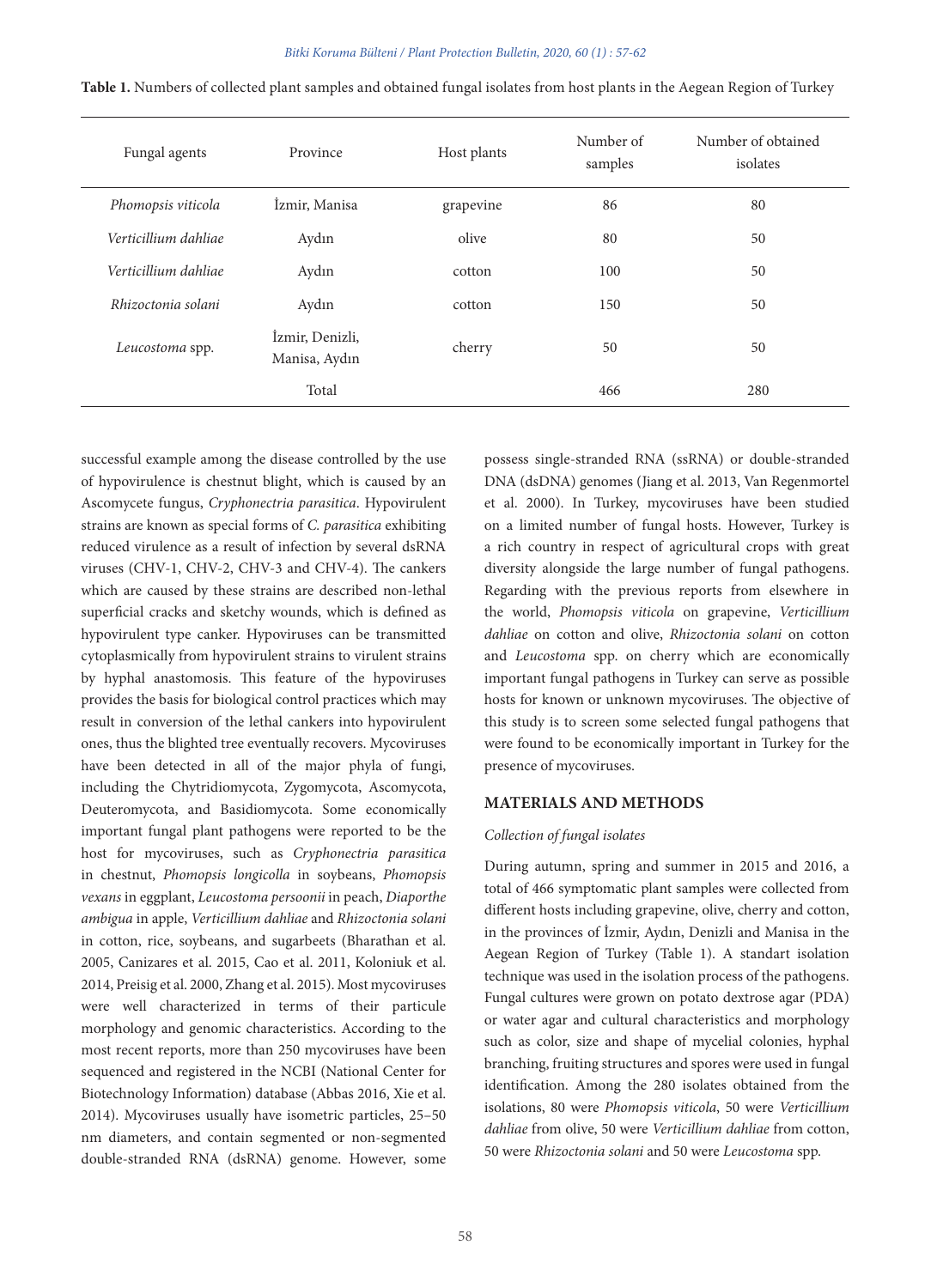### *Extraction of dsRNA*

dsRNA extractions were carried out with minor modifications of the method described by Balijja et al. (2008). Isolates were grown on cellophane membranes placed on PDA medium in petri plates at 22 ºC for 7–10 days. Mycelia (200-300 mg fresh weight) were harvested using a sterile tooth stick and ground to a fine powder with liquid nitrogen using a pre-cooled mortar and pestle. The powder was stored at −80 ºC until use. The powder was transferred into 2 ml microcentrifuge tube and 600 μl of extraction buffer was added. The suspension was centrifuged at 4 ºC for 15 min at 16 110 g. After being centrifuged carefully, the collected supernatant was adjusted to a final concentration of 20% ethanol and applied to a micro-column (ultrafree-MC sterile 0.65 µm, Millipore, USA). The micro-column was then centrifuged at 100 g for 2 min and the eluted liquid was discarded. The column was washed twice by adding 450 μl of 1× STE-20% buffer and centrifuged at 100 g for 2 min. The column was placed into a new 2 ml centrifuge tube. The dsRNA was eluted from the column by adding 400  $\mu$ l of 1× STE buffer twice and centrifuging at 100 g for 2 min. After being collected, the eluate mixed with an equal volume of isopropanol by using a rotator (Rotator 240V, speed 8, Agar Scientific) for 10 min. Then, it was centrifuged at 4 ºC for 30 min at 16 110 g. The dsRNA pellet was washed with 70% ethanol, air-dried at room temperature and dissolved in 50 μl of RNase-free water. Size separation of dsRNA elements extracted from individual isolates was conducted by electrophoresis on a 0.8% agarose gel containing ethidium bromide. Electrophoresis was run at 80V (in room temperature) for about 1 h in 1×TBE electrophoresis buffer. Lamda (λ) DNA-HindIII Marker (Thermo Fisher Scientific, USA) was used as the molecular size marker for electrophoresis.

#### **RESULTS AND DISCUSSION**

dsRNAs were detected in 8 isolates of *P. viticola* from grapevine, 1 isolate of *V. dahliae* from olive, 3 isolates of *V. dahliae* from cotton, 6 isolates of *R. solani* from cotton and 3 isolates of *Leucostoma* spp. from cherry (Table 2). The estimated molecular size of the dsRNAs ranged approximately from 12.0 to 20.0 kb. The dsRNA's of fungal disease agents have been previously reported in the Diaporthaceae family. For example, mycovirus dsRNAs in *Phomopsis longicolla* isolates from soybean (Koloniuk et al. 2014), in *Phomopsis vexans* isolates from eggplant (Zhang et al. 2015) and *Diaporthe ambigua* isolates from apple (Preisig et al. 2000), and these dsRNAs have been associated with hypovirulence (Koloniuk et al. 2014, Preisig et al. 2000, Zhang et al. 2015). *Phomopsis viticola* (Sacc.) Sacc belonging to the family Diaporthaceae and the causal agents of Phomopsis cane and leaf spot of grapes has not yet been investigated for the presence of dsRNA. In our study, the dsRNA electrophoretic patterns of bands in size of 18-20 kb were detected on agarose gel in eight *P. viticola* isolates (Figure 1). The diagnosis of this new mycoviral dsRNA has not been performed yet and its association with hypovirulence has not been investigated. In the future studies, virulence test on potted grapevine plants by using *P. viticola* isolates possessing dsRNA will be conducted to investigate their hypovirulent characteristics. Moreover, dsRNA of the *P. viticola* will be diagnosed by full genome sequence analysis.

In this study, dsRNAs were obtained in one *V. dahliae* isolate from olive and in three *V. dahliae* isolates from cotton. Molecular weights of the dsRNA bands were ranged approximately 18-20 kb (Figure 2a,b). Several researchers have been investigated dsRNA segments in *V. dahliae* isolates collected from cotton and olive (Canizares et al. 2015, Cao et al. 2011, Feng et al. 2013). Four segments of dsRNA element

| Fungal agents        | Number of isolates for<br>dsRNA analysis | Number of dsRNA<br>positive isolates | Number of dsRNA negative<br>isolates |
|----------------------|------------------------------------------|--------------------------------------|--------------------------------------|
| Phomopsis viticola   | 80                                       | 8                                    | 72                                   |
| Verticillium dahliae | 50                                       |                                      | 49                                   |
| Verticillium dahliae | 50                                       | 3                                    | 47                                   |
| Rhizoctonia solani   | 50                                       | 6                                    | 44                                   |
| Leucostoma spp.      | 50                                       | 5                                    | 45                                   |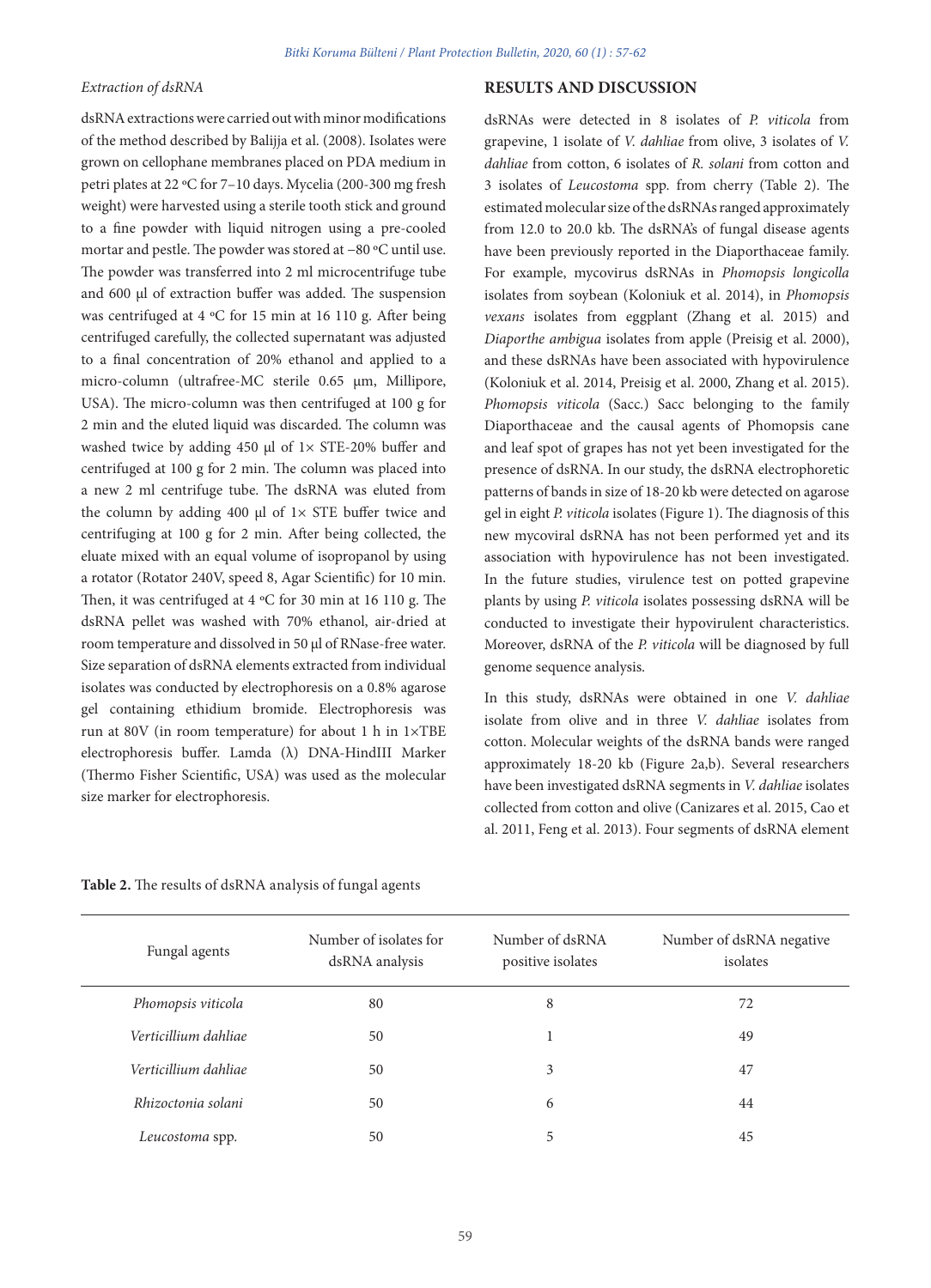

**Figure 1.** Agarose gel electrophoresis of double-stranded RNA (dsRNA) purified from *Phomopsis viticola* isolates in the Aegean Region of Turkey. The lane 1: Molecular weight marker, ʎDNA/HindIII (23.0 kb), lane 2: Positive control (12.7 kb *Cryphonectria parasitica)*, lanes 3, 4, 6, 7, 8, 9, 10 and 12: Positive isolates of *Phomopsis viticola* (18.0-20.0 kb)



**Figure 2.** Agarose gel electrophoresis of double-stranded RNA (dsRNA) purified from *Verticillium dahliae* isolates in the Aegean Region of Turkey. The lanes 1 in panels (A and B): Molecular weight marker, ʎDNA/HindIII (23.0 kb), (A) lane 4 and (B) lane 2: Positive control (12.7 kb *Cryphonectria parasitica*), (A) lane 3: Positive isolate of *Verticillium dahliae* (olive) (18.0-20.0 kb), (B) lanes 4, 15 and 16: Positive isolates of *Verticillium dahliae* (cotton) (18.0-20.0 kb)

have been detected in the *V. dahliae* isolates from the cotton. dsRNAs segments which were estimated as molecular sizes ranged from 3.0 to 3.6 kb (Cao et al. 2011). Based on the size of dsRNA's they were termed as dsRNA1, 2, 3 and 4. Canizares et al. (2015) reported that 16 *V. dahliae* isolates from olive in Turkey contained dsRNA viruses.

In our study, electrophoretic bands of a large dsRNA (12-18 kb) were detected on agarose gel in six *R. solani* isolates and this dsRNAs were similar in molecular size of the 21 *R. solani* isolates found by Bharathan et al. (2005) (Figure 3). Many studies have been carried out on the presence of dsRNA in different hosts of *R. solani* isolates (Bharathan et al. 2005, Das et al. 2014, Kousik et al. 1993). The dsRNA fragments were obtained ranging between 0.6 and 23 kb for *R. solani* isolates in the North America and Japan (Bharathan and Tavantzis 1990, Bharathan and Tavantzis 1991, Hyakumachi et al. 1985, Kousik et al. 1994, Zanzinger et al. 1984). Bharathan et al. (2005) dsRNAs were detected in 36 isolates belonging to nine anastomosis groups (AGs) and molecular sizes of the dsRNA



**Figure 3.** Agarose gel electrophoresis of double-stranded RNA (dsRNA) purified from *Rhizoctoni solani* isolates in the Aegean Region of Turkey. The lane 1: Molecular weight marker, ʎDNA/HindIII (23.0 kb) and lane 2: Positive control (12.7 kb *Cryphonectria parasitica*), lanes 6, 8, 10, 11, 12 and 13: Positive isolates of *Rhizoctoni solani* (12.0-18.0 kb)



**Figure 4.** Agarose gel electrophoresis of double-stranded RNA (dsRNA) purified from *Leucostoma* spp. isolates in the Aegean Region of Turkey. The lane 1: Molecular weight marker, ʎDNA/HindIII (23.0 kb) and lane 2: Positive control (12.7 kb *Cryphonectria parasitica*), lanes 8, 9 and 11: Positive isolates of *Leucostoma* spp. (18.0-20.0 kb)

#### ranged between 0·74 and 23·0 kb.

In this study, dsRNA profile with 18-20 kb molecular weight was obtained in 3 isolates (Figure 4). Jensen et al. (1995) in the North Carolina, USA, found that isometric virus-like particles (VLP) were visible in hyphae of a hypovirulent isolate of *Leucostoma persoonii*, and this VLP contained at least six segments of dsRNA. This dsRNA's molecular weights were 7.9, 3.0, 2.8, 2.6, 2.3 and 0.7 kb. The presence of dsRNA from *Leucostoma* spp. isolates was investigated on the limited number of isolates, and dsRNA bands were found in six isolates for the first experiment in Turkey (Tonguslu and Acikgoz 2015).

In summary, this study is the first to investigate mycoviral dsRNAs in the important fungal pathogens of the main crops grown in the Aegean Region of Turkey. The dsRNAs having molecular sizes ranged from 12-20 kb were detected in the eight isolates of *P. viticola* from grapevine, one and three of *V. dahliae* from olive and cotton, respectively, six of *R. solani* from cotton and three of *Leucostoma* spp. from cherry. As in the case of *C. parasitica*, a model fungus for studying mycoviruses, the findings in this study provide a fundamental knowledge base for further understanding of mycoviruses and their influences on fungi. This knowledge will be valuable for the future development of biological control strategy for economically important fungal diseases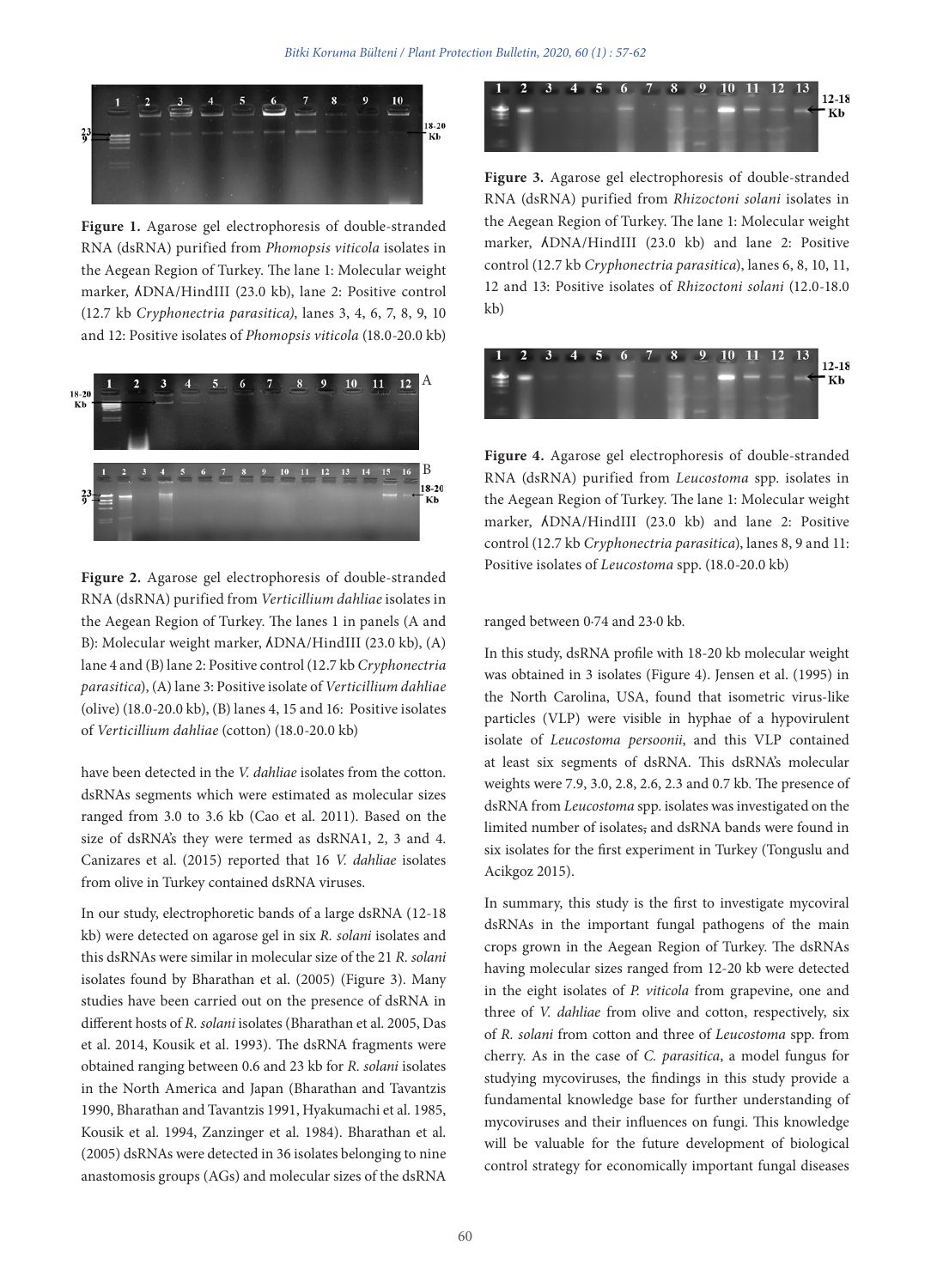in Turkey by the use of hypovirulence-associated isolates.

### **ACKNOWLEDGEMENTS**

This research was financially supported by the Scientific Research Project (BAP2016-ZR F16009, Adnan Menderes University, Turkey).This research has been published as a summary at the "1. International Molecular Plant Protection Congress" (10-13 April 2019, Adana).

## **ÖZET**

Mikovirüsler birçok fungal hastalık etmenini enfekte edebilir ve bunların bazıları hipovirülensliğe neden olabilmektedir. Bu mikovirüsler bitkilerin biyolojik mücadelesinde yaygın olarak kullanılmaktadırlar. Mikovirüslerin kullanılması ile gerçekleştirilen biyolojik mücadeleye en başarılı örnek, Kestane kanseri hastalığıdır. Bu çalışmada, asmadan elde edilen *Phomopsis viticola*, pamuktan ve zeytinden *Verticillium dahliae*, pamuktan *Rhizoctonia solani* ve kirazdan *Leucostoma* spp. izolatlarındaki mikovirüslerin varlığı dsRNA metodu ile araştırılmıştır. dsRNA ekstraksiyonu yapılmış ve agaroz jel elektroforez yöntemi ile analiz edilmiştir. Asmada 80 *P. viticola* izolatının sekizinde, zeytinde 50 *V. dahlia* izolatının birinde, pamukta 50 *V. dahliae* izolatının üçünde, pamukta 50 *R. solani* izolatının altısında ve kirazda 50 *Leucostoma* spp. izolatının üçünde dsRNA bantları elde edilmiştir. Elde edilen dsRNA bantlarının tahmini moleküler ağırlıkları 12-20 kb arasında bulunmuştur.

Anahtar kelimeler: mikovirüs, *Phomopsis viticola*, *Rhizoctonia solani*, *Verticillium dahliae*, *Leucostoma* spp.

#### **REFERENCES**

Abbas A., 2016. A review paper on mycoviruses. Journal of Plant Pathology and Microbiology, 7-12.

Balijja A., Kvarnheden A., Turchetti T., 2008. A non-phenol– chloroform extraction of double-stranded RNA from plant and fungal tissues. Journal of Virological Methods, 152, 32–37.

Bharathan N., Saso H., Gudipati L., Bharathan S., Whited K., 2005. Double-stranded RNA: distribution and analysis among isolates of *Rhizoctonia solani* AG-2 to -1. Plant Pathology, 54, 196–203.

Bharathan N., Tavantzis S.M., 1990. Genetic diversity of double-stranded RNA from *Rhizoctonia solani*. Phytopathology, 80, 631-635.

Bharathan N., Tavantzis S.M., 1991. Assessment of genetic relatedness among doublestranded RNAs from isolates of *Rhizoctonia solani* from diverse geographic origins. Phytopathology, 81, 411-415.

Canizares E., Perez-Artes M., García-Pedrajas N., Garcia-Pedrajas M., 2015. Characterization of a new partitivirus strain in *Verticillium dahliae* provides further evidence of the spread of the highly virulent defoliating pathotype through new introductions. Phytopathologia Mediterranea, 54 (3), 516−523.

Cao Y., Zhu Xw., Xiang Y., Li D.Q., Yang J.R., Mao Q.Z., Chen J.S., 2011. Genomic characterization of a novel dsRNA virus detected in the phytopathogenic fungus *Verticillium dahliae*' Kleb. Virus Research, 159, 73–78.

Das S., Falloon R.E., Stewart A., Pitman A.R., 2014. Molecular characterisation of an endornavirus from *Rhizoctonia solani*  AG-3PT infecting potato. Fungal Biology, 118, 924–934.

Feng Z., Zhu H., Li Z., Shi Y., Zhao L., Liu L., Jiang D., 2013. Complete genome sequence of a novel dsRNA mycovirus isolated from the phytopathogenic fungus *Verticillium dahliae* Kleb. Archives of Virology, 158, 2621–2623.

Hyakumachi M., Sumino A., Veda I., Shikata E., 1985. Relationship between the presence of dsRNA in *Rhizoctonia solani* and pathogenicity. Annals of the Phytopathological Society of Japan, 51, 372–3.

Jensen C.J.P., Adams G.C., 1995. Nitrogen metabolism of *Leucostoma persoonii* and *L.cincta* in virulent and hypovirulent isolates. Mycologia, 87 (6), 864-875.

Jiang D., Fu Y., Ghabrial S.A., 2013. Mycoviruses: Chapter eight—viruses of the plant pathogenic fungus *Sclerotinia sclerotiorum*. Advances in Virus Research, 86, 215–248.

Koloniuk I., El-Habbak M.H., Petrzik K., Ghabrial S.A., 2014. Complete genome sequence of a novel hypovirus infecting *Phomopsis longicolla*. Archives of Virology, 159, 1861–1863.

Kousik C.S., Snow J.P., Valrerde R.P., 1993. Comparison of double stranded RNA componts and virulence among isolates of *Rhizoctonia solani* AG\_1 IA and AG\_1 IB. Phytopathology, 84, 44-49.

Preisig O., Moleleki N., Smit W.A., Wingfield B.D., Wingfield M.J., 2000. A novel RNA mycovirus in a hypovirulent isolate of the plant pathogen *Diaporthe ambigua*. Journal of General Virology, 81, 3107–3114.

Son M., Yu J., Kim K., 2015. Five questions about mycoviruses. PLOS Pathogens, DOI:10.1371/journal.ppat.1005172

Tonguslu M., Acıkgoz S., 2015. Investigation of virulence and presence of mikoviral dsRNA on *Leucostoma* spp. isolates of the cherry production areas in the Aegean Region/ Turkey. International ScientificAgriculture Symposium "Agrosym 2015" Jahorina, 15-18 October 2015, Bosnia and Herzegovina.